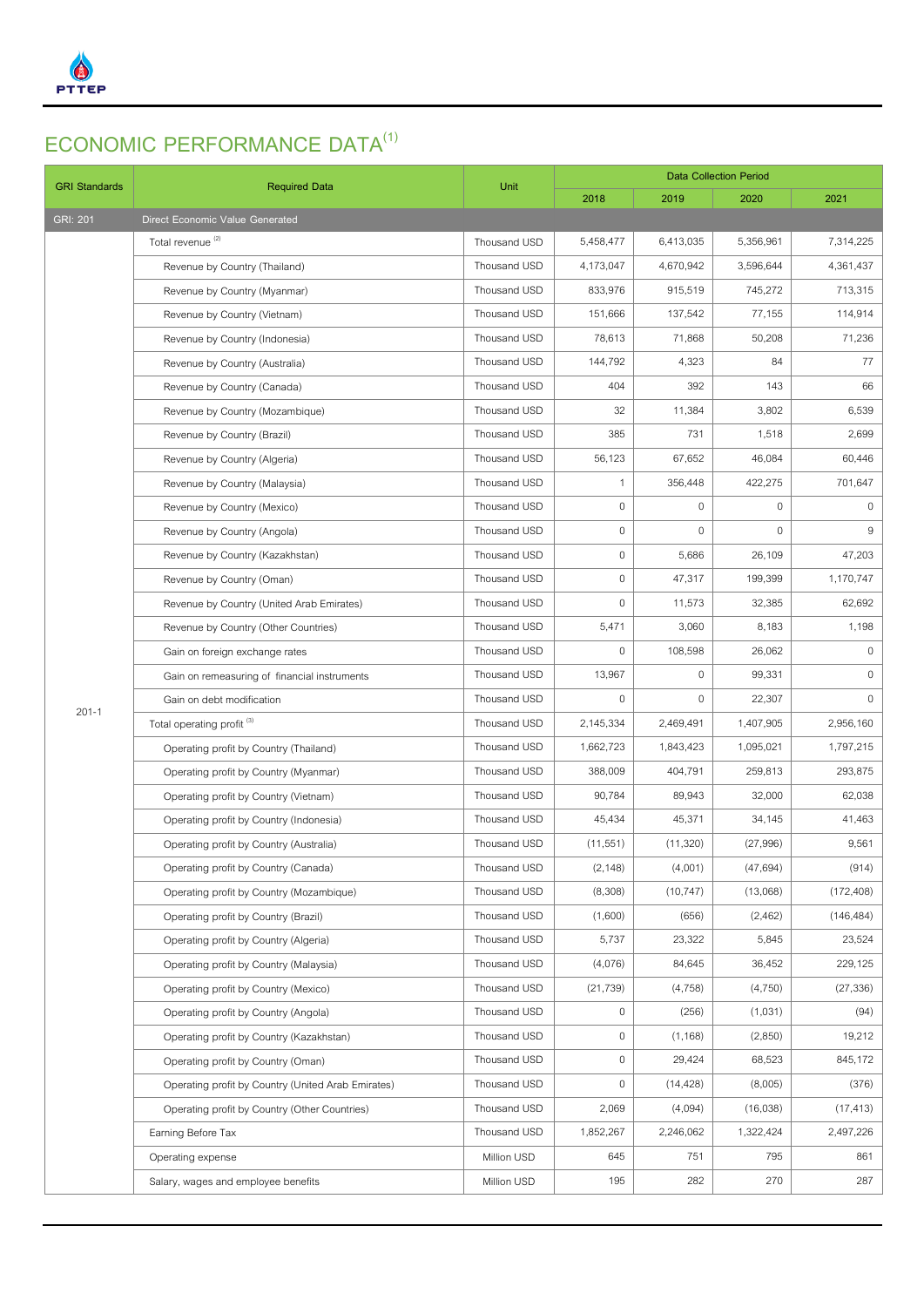

| <b>GRI Standards</b> | <b>Required Data</b>                                                                                  | Unit         | <b>Data Collection Period</b> |                     |              |              |  |
|----------------------|-------------------------------------------------------------------------------------------------------|--------------|-------------------------------|---------------------|--------------|--------------|--|
|                      |                                                                                                       |              | 2018                          | 2019                | 2020         | 2021         |  |
| <b>GRI: 201</b>      | Payment to Provider of Capital                                                                        |              |                               |                     |              |              |  |
| $201 - 1$            | Payment to government <sup>(4)</sup>                                                                  | Million USD  | 1,331                         | 1,636               | 1,136        | 1,795        |  |
|                      | Dividend payment                                                                                      | Million USD  | 556                           | 698                 | 671          | 605          |  |
|                      | Interest payment                                                                                      | Million USD  | 186                           | 164                 | 158          | 143          |  |
| <b>GRI: 201</b>      | Tax                                                                                                   |              |                               |                     |              |              |  |
|                      | Reported Taxes <sup>(5)</sup>                                                                         | Thousand USD | 732,658                       | 676,998             | 602,880      | 1,286,688    |  |
|                      | Tax paid by Country (Thailand)                                                                        | Thousand USD | 474,278                       | 440,169             | 409.487      | 636,932      |  |
|                      | Tax paid by Country (Myanmar)                                                                         | Thousand USD | 139,961                       | 124,562             | 100,326      | 83,969       |  |
|                      | Tax paid by Country (Vietnam)                                                                         | Thousand USD | 43,889                        | 43,851              | 13,384       | 29,825       |  |
|                      | Tax paid by Country (Indonesia)                                                                       | Thousand USD | 19,585                        | 16,499              | 29,296       | 16,732       |  |
|                      | Tax paid by Country (Australia)                                                                       | Thousand USD | 54,900                        | $\mathbf 0$         | $\mathbf{0}$ | $\mathbf 0$  |  |
|                      | Tax paid by Country (Canada)                                                                          | Thousand USD | (238)                         | (1,070)             | (12)         | (5)          |  |
|                      | Tax paid by Country (Mozambique)                                                                      | Thousand USD | $\mathbf 0$                   | $\mathbf 0$         | (28, 413)    | (3,801)      |  |
|                      | Tax paid by Country (Brazil)                                                                          | Thousand USD | $\mathbf 0$                   | (88)                | 25           | 164          |  |
|                      | Tax paid by Country (Algeria)                                                                         | Thousand USD | $\mathbf 0$                   | $\mathbf 0$         | (6, 136)     | 719          |  |
| $201 - 1$            | Tax paid by Country (Malaysia)                                                                        | Thousand USD | $\mathbf 0$                   | 30,081              | 15,303       | 107,293      |  |
|                      | Tax paid by Country (Mexico)                                                                          | Thousand USD | $\mathbf 0$                   | $\mathbf 0$         | $\mathbf 0$  | $\mathbf 0$  |  |
|                      | Tax paid by Country (Angola)                                                                          | Thousand USD | $\mathbf 0$                   | $\mathbf 0$         | $\mathbf{0}$ | $\mathbf{0}$ |  |
|                      | Tax paid by Country (Kazakhstan)                                                                      | Thousand USD | $\mathbf 0$                   | 2,904               | (1,073)      | 5,868        |  |
|                      | Tax paid by Country (Oman)                                                                            | Thousand USD | $\mathbf 0$                   | 18,390              | 65,856       | 399,931      |  |
|                      | Tax paid by Country (United Arab Emirates)                                                            | Thousand USD | $\mathbf 0$                   | 1,430               | 4,822        | 8,607        |  |
|                      | Tax paid by Country (Other Countries)                                                                 | Thousand USD | 283                           | 270                 | 15           | 454          |  |
|                      | Reported Tax Rate (Effective Tax Rate)                                                                | $\%$         | 39.55                         | 30.14               | 45.59        | 51.52        |  |
|                      | Cash Tax Paid                                                                                         | Thousand USD | 550,258                       | 926,972             | 1,110,196    | 989,083      |  |
|                      | Cash Tax Rate                                                                                         | $\%$         | 29.71                         | 41.27               | 83.95        | 39.61        |  |
| <b>GRI: 415</b>      | Contribution and Other Spending                                                                       |              |                               |                     |              |              |  |
| 415-1                | Total contribution and other spending                                                                 | <b>USD</b>   | 203,968.73                    | 222,401.24          | 255,321.00   | 233,564.61   |  |
| 102-16               | Political contribution                                                                                | <b>USD</b>   | $\mathbf 0$                   | $\mathbf 0$         | $\mathbf 0$  | $\mathbf 0$  |  |
|                      | Contributions in Lobbying, interest representation or similar                                         | <b>USD</b>   | $\mathbf 0$                   | 0                   | 0            | 0            |  |
|                      | Contributions in Local, regional or national political campaigns /                                    | <b>USD</b>   | $\mathbf 0$                   | $\mathsf{O}\xspace$ | $\mathbf 0$  | $\mathbf 0$  |  |
| 415-1                | organizations / candidate                                                                             |              |                               |                     |              |              |  |
|                      | Contributions in Trade association or tax except groups                                               | <b>USD</b>   | 203,968.73                    | 222,401.24          | 255,321.32   | 233,564.61   |  |
|                      | International Association of Oil & Gas Producers (IOGP): Trade                                        | <b>USD</b>   | 65,897.45                     | 68,317.13           | 93,512.28    | 82,169.40    |  |
|                      | Association - Responsible practice for oil and gas industry                                           |              |                               |                     |              |              |  |
|                      | IPIECA - The global oil and gas industry association for                                              | <b>USD</b>   | 46,860.79                     | 50,160.97           | 57,509.16    | 45,319.21    |  |
|                      | environmental and social issues : Trade Association- Responsible<br>practice for oil and gas industry |              |                               |                     |              |              |  |
|                      | Petroleum Institute of Thailand (PTIT) : Trade Association -                                          |              |                               |                     |              |              |  |
|                      | Responsible practice for oil and gas industry                                                         | <b>USD</b>   | 33,522.71                     | 44,674.68           | 47,670.86    | 45,815.48    |  |
|                      | Indonesian Petroleum Association (IPA) : Trade Association-                                           | <b>USD</b>   | 15,054.47                     | 14,367.81           | 14,696.77    | 14,270.40    |  |
|                      | Responsible practice for oil and gas industry                                                         |              |                               |                     |              |              |  |
|                      | Oil Spill Response Limited (OSRL) : Trade Association-                                                | <b>USD</b>   |                               |                     |              |              |  |
|                      | Responsible practice for oil and gas industry                                                         |              | 13,133.06                     | 13,815.25           | 13,914.24    | 15,840.32    |  |